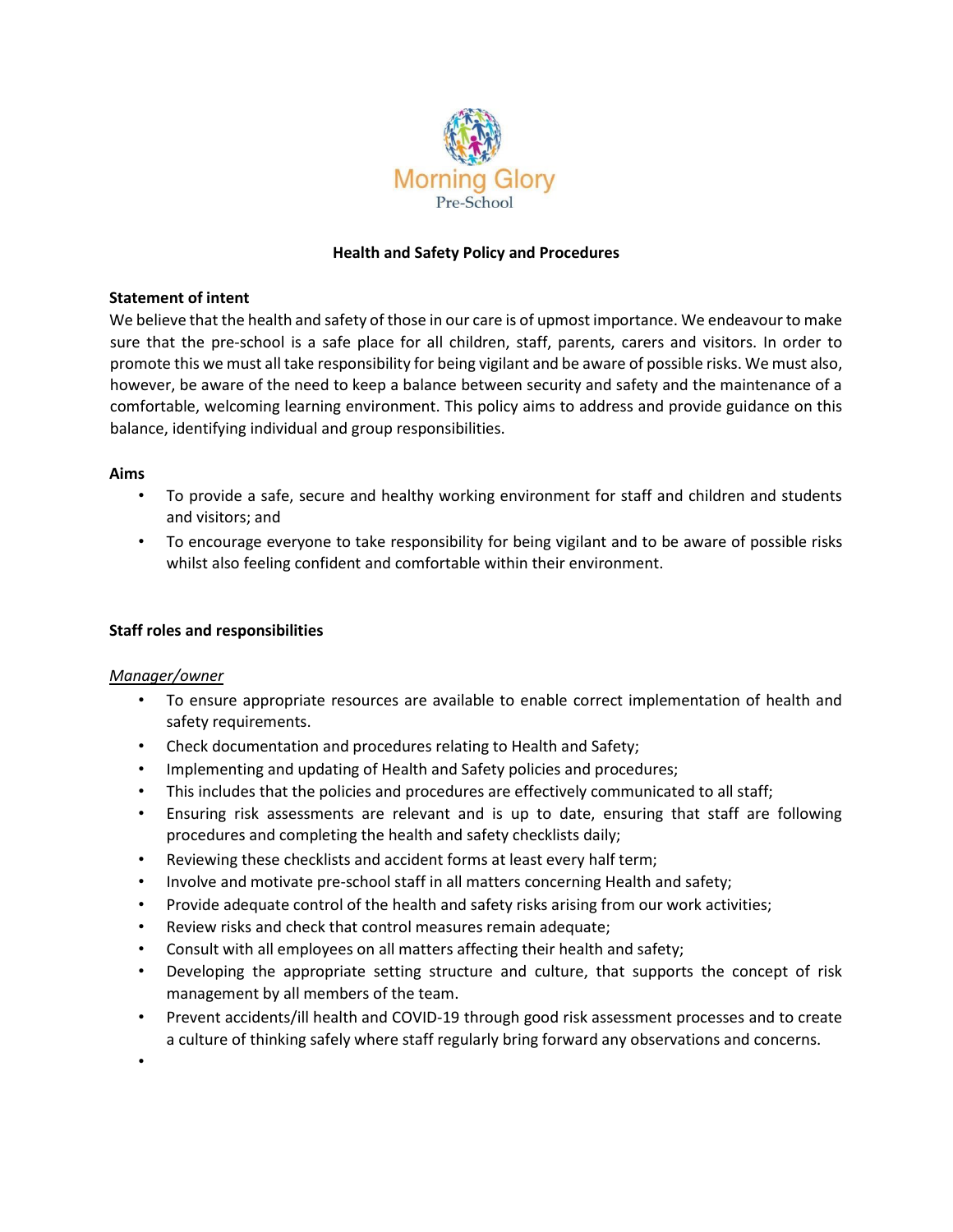# *Health and safety Officer*

- To be responsible for completing the daily health and safety checklists, ensuring that all staff are aware of Health procedures and that the correct procedures are being adhered to for the safety of everyone in the pre-school.
- Toys and equipment indoors and outdoors regularly checked and cleaned with disinfectant.

# *All staff*

- To comply with the pre-school's policies and procedures at all times;
- To complete health and safety checks as required;
- Wash hands and use sanitiser more frequently to prevent the spread of COVID-19 and encourage children to wash their hands more often for at least 20 seconds;
- Clean and disinfect toys and equipment before and after use;
- Use appropriate clothing e.g. aprons, gloves where appropriate;
- Ensuring that all equipment is checked regularly and adhering to the correct procedures, reporting any defects to a senior member of staff promptly;
- Continue vigilance regarding health and safety issues and raising awareness among other staff, children, parents/carers and visitors.
- Eliminate hazardous situations.

# **Staff Pregnancy**

Staff members are required to notify the manager as soon as they are aware that they are pregnant and arrangements will be made by the manager to carry out a Pregnant Workers Risk Assessment, reasonable adjustments will be made if necessary.

# **Parents/carers and visitors**

This document is made available to all parents/carers during their child's first sessions at the pre-school. Parents are asked to comply with the policies and procedures to ensure the safety of everyone at the preschool. In particular, parents are requested to leave the child at the door where a staff member will receive the child and at departure follow the same rule by keeping the social distance.

# **Risk assessments and daily health and safety checks**

Risk assessments are completed for:

- Fire safety
- COOSH
- Outing (specific sites)
- Pre-school General Operations

The General Operations risk assessment is completed by the manager. Outing risk assessments are completed by the senior staff for each site visited.

Daily Health and Safety checklists are completed by the Health and safety officer for all child accessible areas.

Any health and safety issues are relayed to manager for rectification.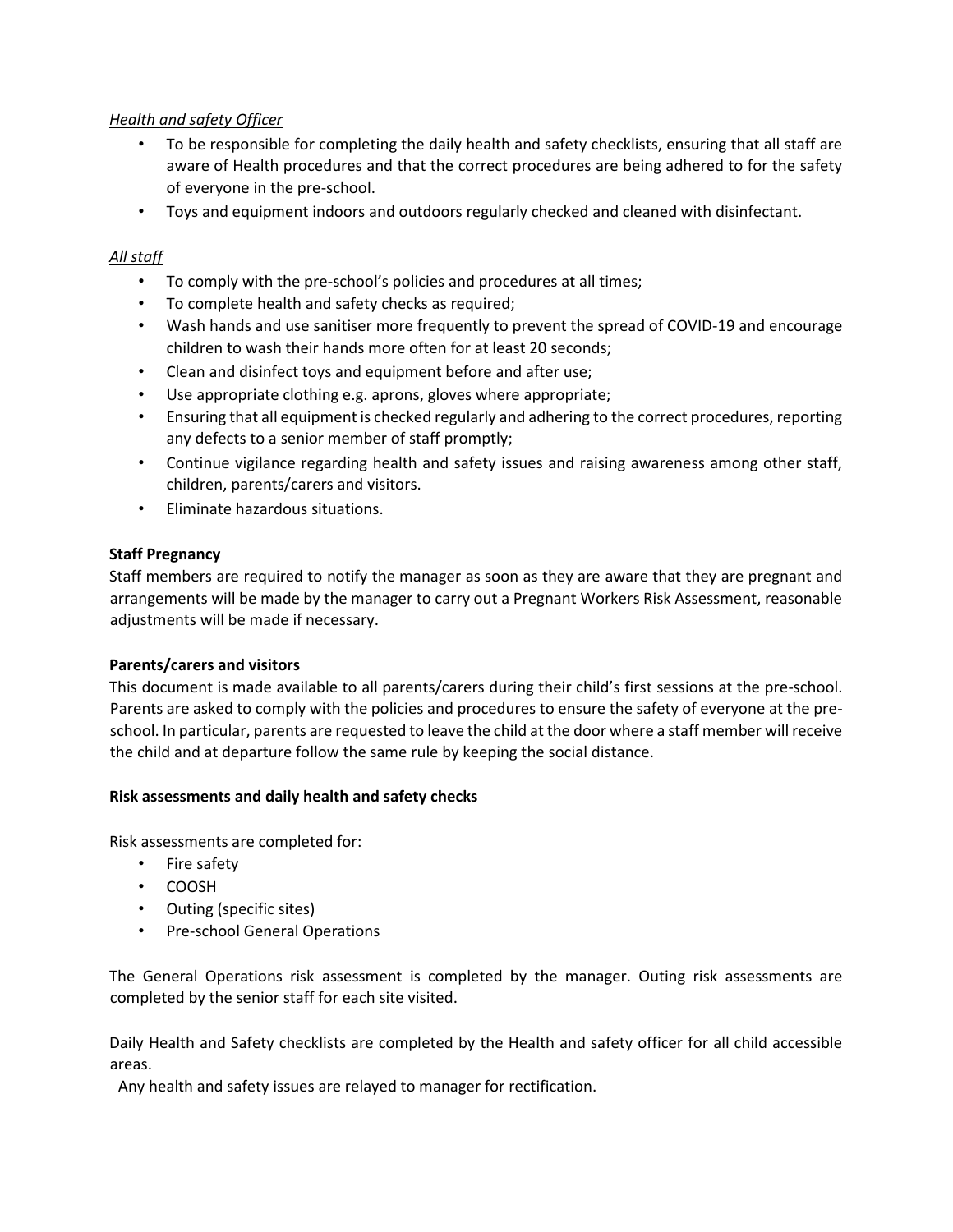### **Insurance cover**

Public liability insurance and employers liability insurance is in place. The certificate is displayed on the parent's notice board.

### **Awareness raising**

Our induction for staff includes a clear explanation of health and safety issues so that all adults are able to adhere to our policy and understand their shared responsibility for health and safety.

The induction covers matters including safe lifting and the storage of potentially dangerous substances.

Records are kept of these induction training sessions and new staff are asked to sign the records to confirm that they have taken part.

Health and safety issues are explained to the parents of new children so that they understand the part they play in the daily life of the pre-school as necessary.

Health and safety training is included in the annual training plans of staff and safety is discussed regularly at staff meetings.

Smoking is not permitted on any part of the pre-school premises.

Children are made aware of health and safety issues through discussions, planned activities and routines.

We display the necessary health and safety poster in the main activity area.

### **Security**

Systems are in place for the safer arrival and departure of children, staff, visitors and students. The times of the children's arrival and departure are recorded in the daily register. Our safety systems also prevent children leaving the pre-school unnoticed. Children are only released into the care of individuals named by the parent when prior notice (preferably written) is given. The personal possessions of staff and volunteers are securely stored during sessions. Our security systems prevent unauthorised access to our premises. Visitors are required to show their identities (ID) before allowed onto the premises.

### **Windows**

All windows are well secured preventing children from climbing through.

### **Doors**

Safety guards are in place to prevent children from trapping their fingers in doors. Door handles are cleaned and disinfected often.

### **Floor**

All surfaces are checked daily to ensure they are clean, dry and not uneven or damaged.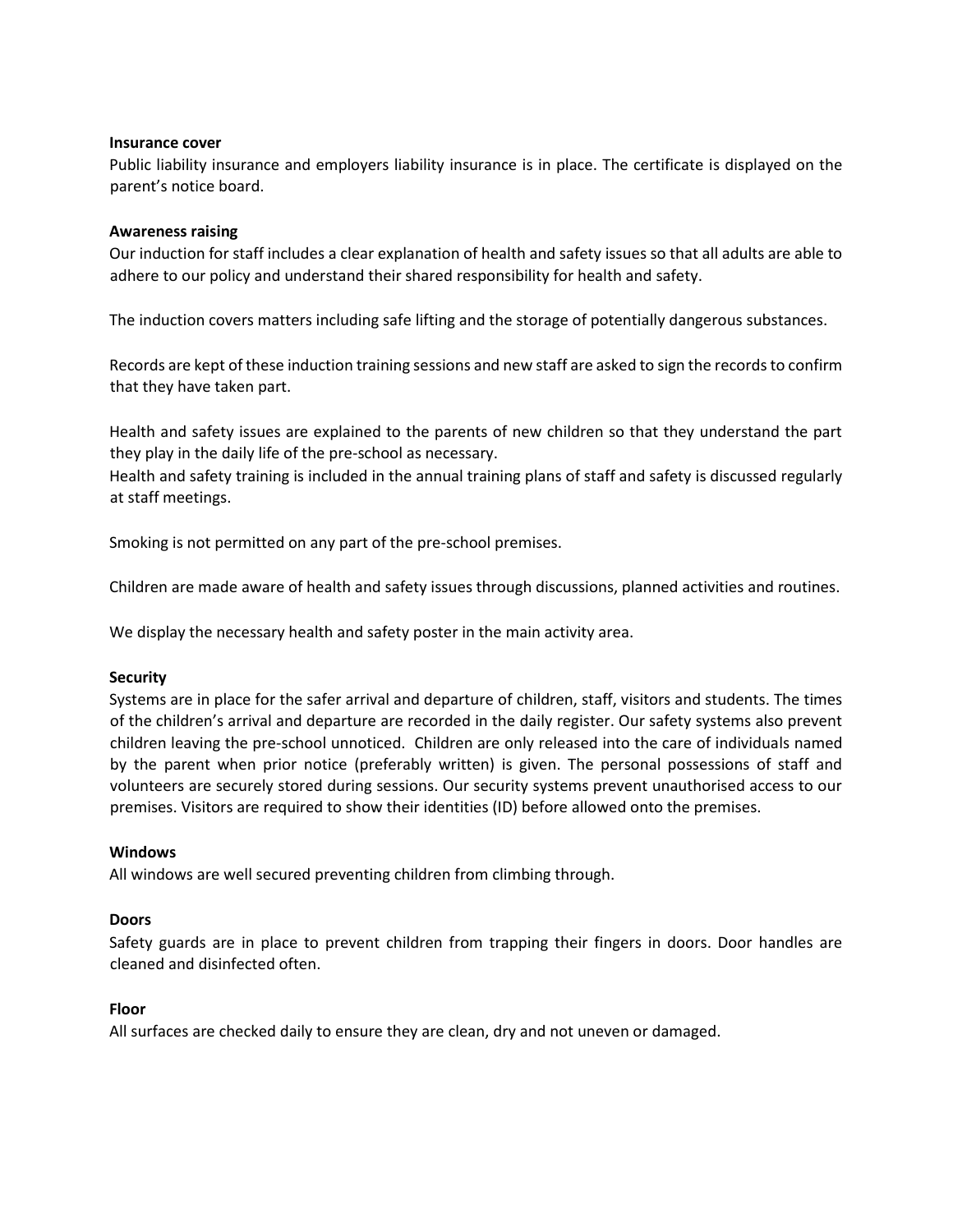### **Kitchen**

The kitchen door is always locked and closed to ensure children do not have unsupervised access to the area.

All surfaces are clean and non-porous and disinfected.

There are separate areas for hand washing and for washing up. Cleaning materials are kept in a separate room out of reach of children. When children take part in cooking activities, they are supervised at all times.

The children are kept away from hot water. The temperature of the water is controlled so that children are not scaled when washing their hands.

### **Electrical/gas equipment**

Any use of electrical equipment is supervised at all times.

All electrical/gas equipment conforms to safely requirements.

Heaters, radiators, electric sockets, wire and leads are properly guarded and the children are trained not to touch them. There are sufficient sockets to prevent overloading. Portable appliances are tested every (PAT) year.

Lighting and ventilation is adequate in all areas.

### **Storage**

All resources and material which children select are stored safely. All equipment and resources are stored or stacked safely to prevent them accidently falling or collapsing. Staff are made aware of the dangers of overstocking shelves. Ensure safe handling use and storage of any substances.

### **Outdoor area**

Outside areas are risk assessed for broken equipment, toys are cleaned, animal faeces are removed, security (all gates and doors are shut), drains are covered and that the activities provided are safe to carry out in the space that is available, before taking the children outside. All outdoor activities are supervised at all times.

# **Hygiene**

Our daily routines encourage the children to learn about personal hygiene. We have a daily cleaning routine for the pre-school which includes kitchen, toilets and nappy changing areas. Soiled or wet nappies are put in nappy bins for disposal. We have a schedule for cleaning resources and equipment.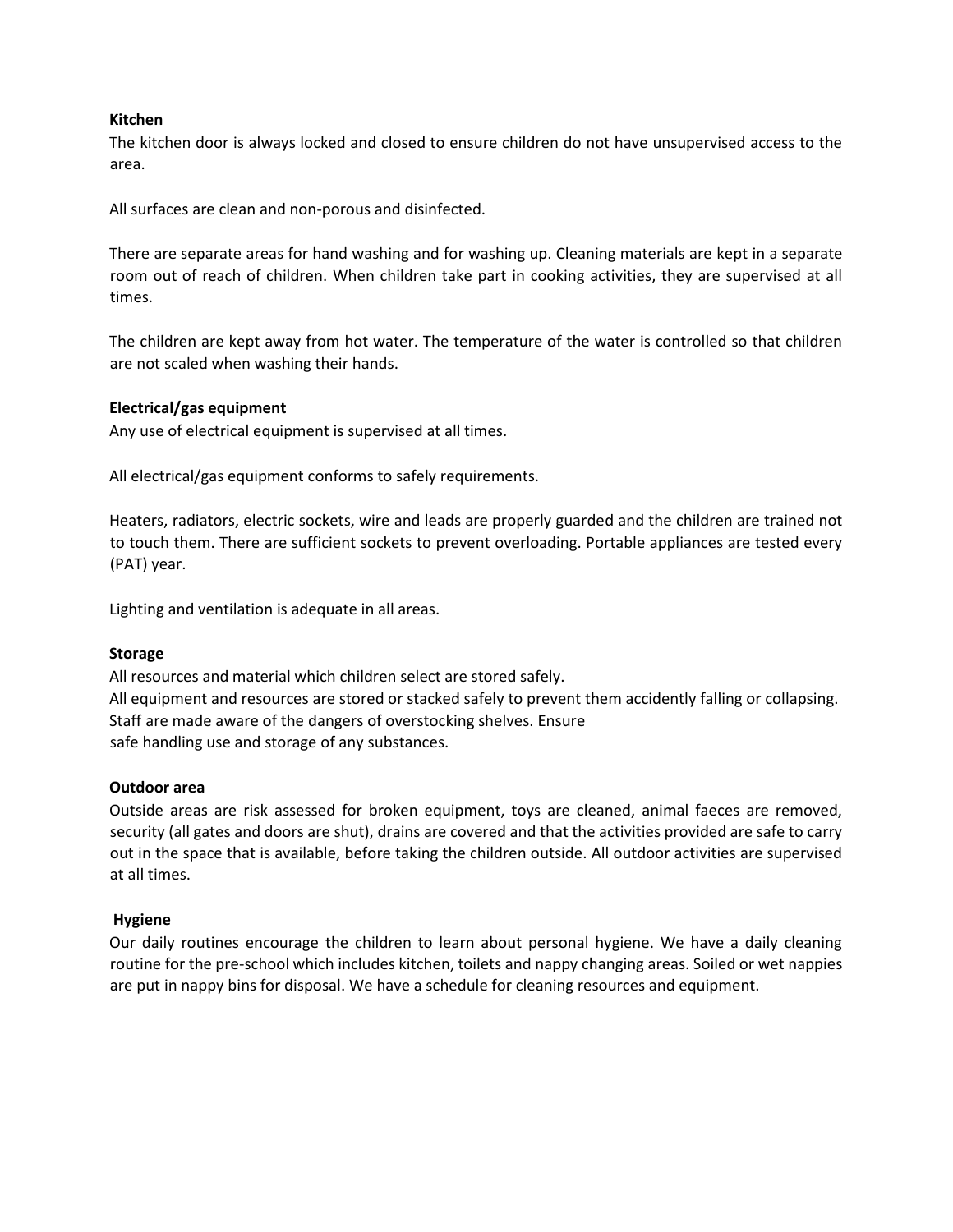We implement good hygiene practices by:

- Cleaning tables between activities and washing toys after using them;
- Cleaning toilets and toilet seats regularly after a child has used the toilet and children are not allowed to go alone to the toilet;
- Ask children and staff to wash their hands most often to prevent the COVID-19;
- The layout of play equipment allows adults and children to move safely and freely between activities;
- All equipment is regularly checked for cleanliness and safety and any dangerous items are repaired or discarded;
- All materials including paint and glue are non-toxic;
- Physical play is constantly supervised;
- Children are taught to handle and store tools safely;
- Wearing protective clothing such as aprons and gloves as appropriate;
- Providing tissues and wipes and it is staff responsibility not allow children to touch the tissue paper

themselves and ask staff to help them;-" catch it, bin it, kill it "

• Children are encouraged to develop good hygiene practices.

### **Activities**

Before purchase or loan equipment, resources are checked to ensure that they conform to the BSEN safety standards or toys (Safety) Regulation (1995) and are safe.

Children learn about health, safety and personal hygiene through the activities we provide and the routines we follow.

### **Food and drink**

All food and drink are stored appropriately and clearly labelled and lunch boxes clean before serving food

Adults do not carry hot drinks through the play areas and do not place hot drinks within reach of children.

Snack and meal times are appropriately supervised and children do not walk about with food and drink.

Children brings their water bottles from home.

We operate systems to ensure that children do not have access to food/drinks to which they are allergic to.

# **Outings and visits**

We have agreed procedures for the safe conduct of outings; these are documented in our policy. Adult child ratios 1:3 are maintained at all times. A risk assessment is carried out before an outing take place.

A first aid kit and care items (nappies, wipes etc.) are taken on all trips. Parents always sign consent forms to authorise their children to participate in trips or outings.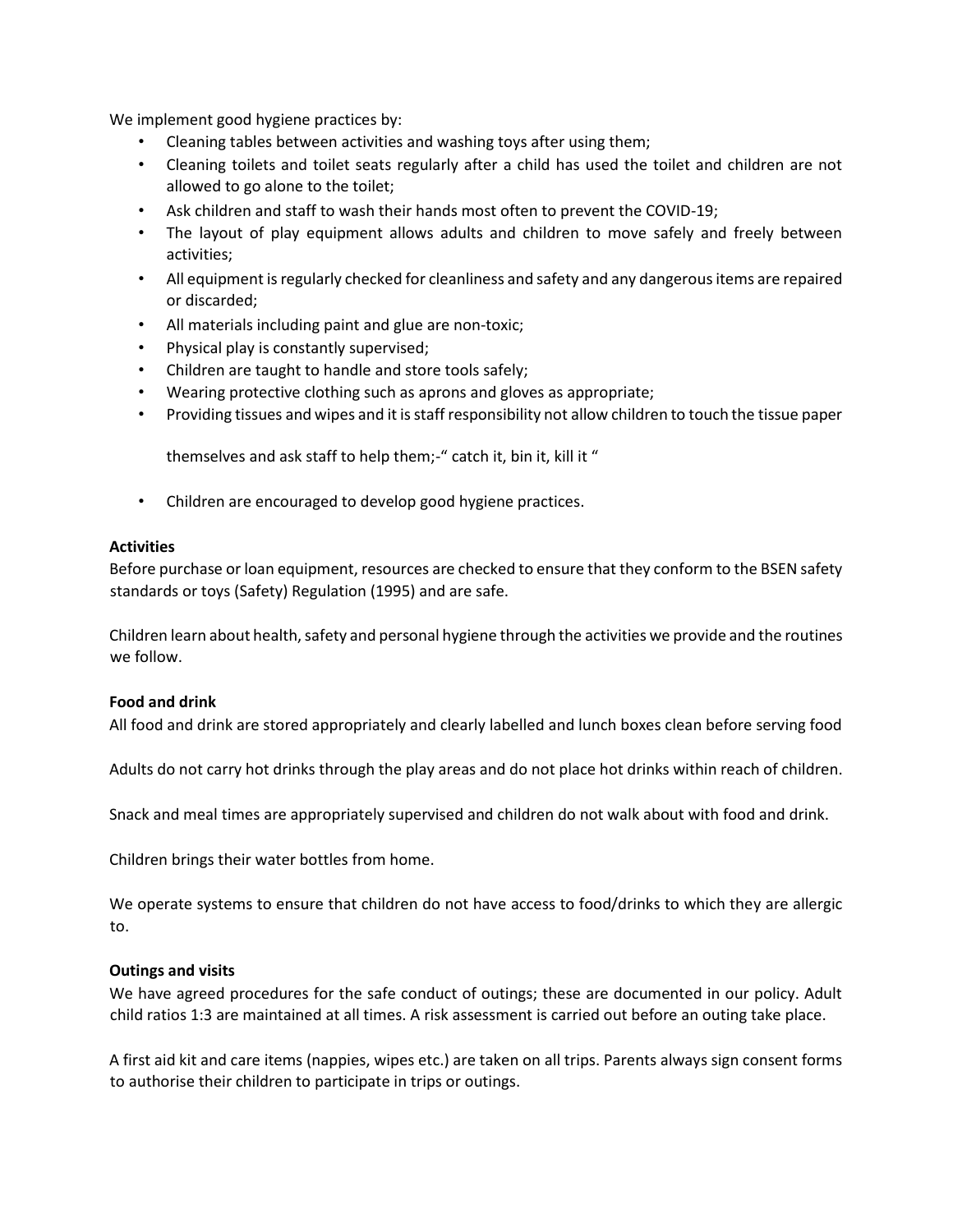The children are appropriately supervised to ensure that no child goes missing and that there is no unauthorised access to the children. Children wear reflective clothes when on outings or trips. In case a child gets lost or missing, we follow the Missing Child Policy.

For those children remaining on the pre-school premises, the adult to child ratio conforms to the Early Years Foundation stage. No child is left unattended during outings. Pushchair and highchair harnesses are used at all times for the children that need them.

# **Fire safety**

Our fire safety assessment is the controlling document for fire safety issues. Fire safety policy document and fire evacuations procedures are in place.

# **First Aid and Medication**

At least one member of staff with a current paediatric first aid training certificate (relevant to babies and young children) is on the premises or on an outing at any one time.

At the time of admission to the pre-school, parents written permission for emergency medical advice or permission is sought. Parents sign and date their written authorisation.

First aid kit:

- Complies with the Health and safety (first Aid) regulations 1981;
- Regularly checked by a designated member of staff and re-stocked as necessary;
- Easily accessible to adults;
- Kept out of reach of children; and
- There is a mini first aid kit for outings and trips.

# **Accident Book**

An accident book is kept in the main hall. The accident book is kept safely and is accessible. All staffs know where it is kept and how to fill out and complete individual accident forms. The accident book is reviewed periodically to identify any potential or actual hazards.

A separate accident book for staff, parents and visitors is kept in the cupboard.

All staff are made aware of its location and are actively encouraged to inform the manager if they have an accident and to document it in the accident book.

Ofsted will be notified of any injury requiring treatment by a GP, or hospital or the death of a child or adult.

Any injury requiring a GP, or hospital treatment to a child or adult, parent or volunteer or visitor will be reported to the local office of the Health and Safety executive.

We meet our local requirements for safety of our employees by complying with RIDDOR (the Reporting of injury, Disease and Dangerous Occurrences Regulations)